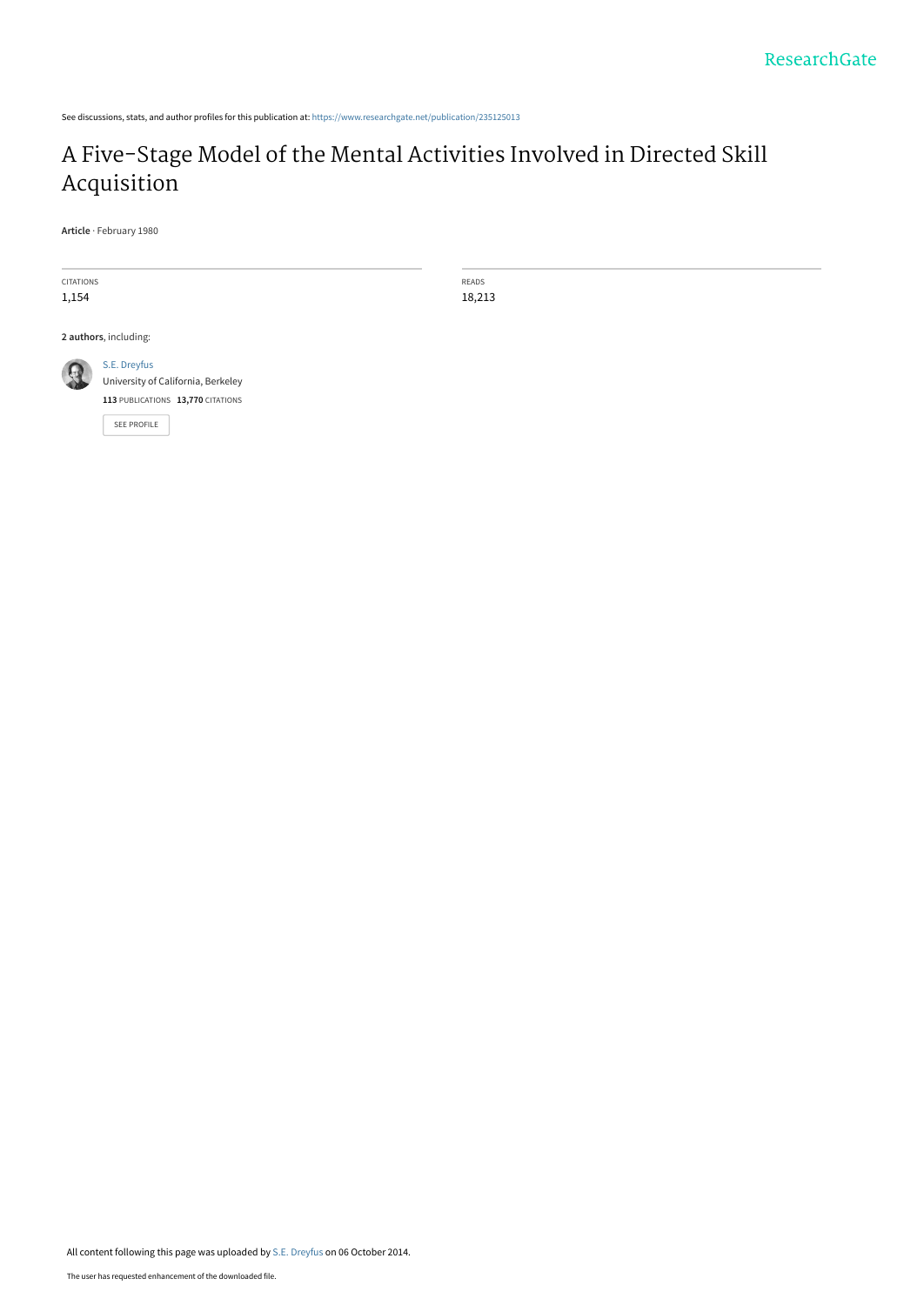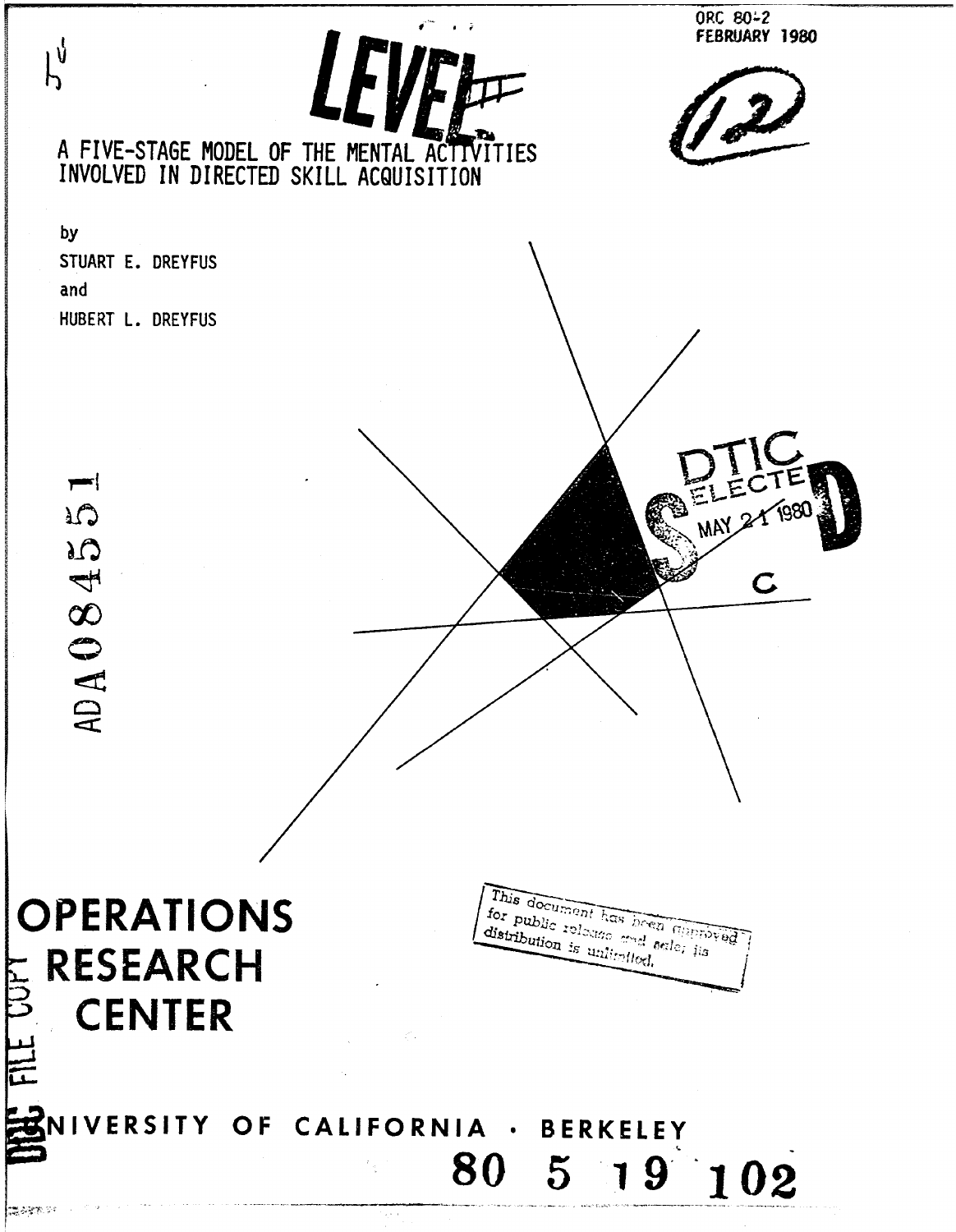# A FIVE-STAGE MODEL OF THE MENTAL ACTIVITIES INVOLVED IN DIRECTED SKILL ACQUISITION

by

Stuart E. Dreyfus Department of Industrial Engineering and Operations Research University of California, Berkeley

and

Hubert L. Dreyfus Department of Philosophy<br>University of California, Berkeley



This document has *been* approached for public release and sale; its distribution is unlimited.

FEBRUARY 1980 ORC 80-2

This research was supported by the Air Force Office of Scientific Research (AFSC), USAF, under Contract F49620-79-C-0063 with the University of California. Reproduction in whole or in part is permitted for any purpose of the United States Government.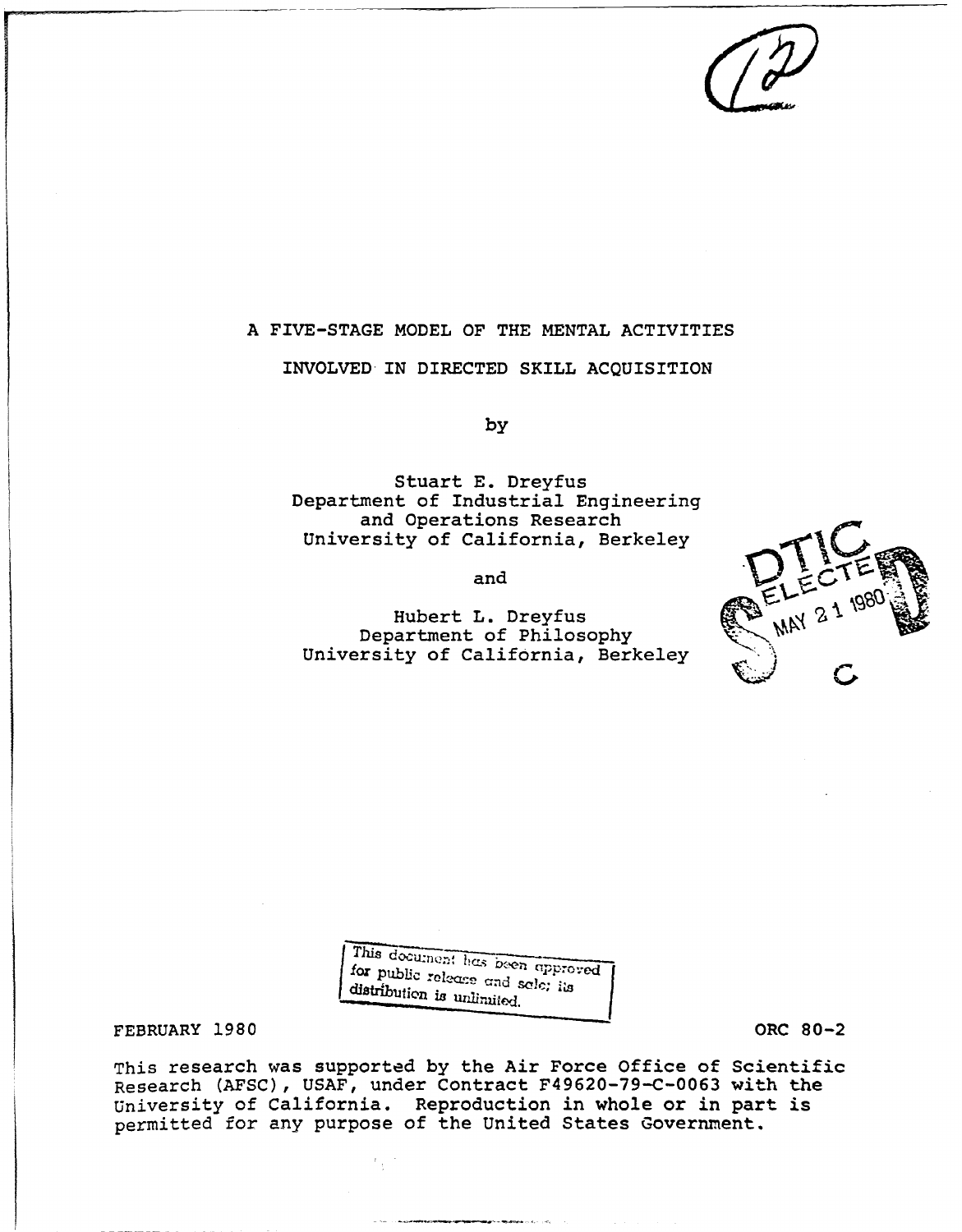Unclassified **SECURITY CLASSIFICATION OF THIS PAGE (When Date Entered)** REPORT DOCUMENTATION PAGE READ INSTRUCTIONS BEFORE COMPLETING FORM 2. GOVT ACCESSION NO. **3.** RECIPIENT'S CATALOG NUMBER  $\overline{1}$  ,  $\overline{2}$  ,  $\overline{2}$  ,  $\overline{2}$  ,  $\overline{2}$  ,  $\overline{2}$  ,  $\overline{2}$  ,  $\overline{2}$  $ORC = 80 - 2$ AD-AOS455-1 TITLE (and Subtitle) **CONTACT CONTACT CONTACT A PERIOD COVERED** *A* FIVE-STAGE MODEL OF THE MENTAL ACTIVI- Research Report, TIES INVOLVED IN DIRECTED SKILL ACQUISI-**61 PERFORMING ORG-REPORT NUMBER 7. ANTHOR(s) By CONTRACT OR GRANT NUMBER(s)** 70 962 ००६३ Stuart E./Dreyfus and Hubert L. Dreyfus 9. PERFORMING ORGANIZATION NAME AND ADDRESS 10. PROGRAM ELEMENT PROJECT, TASK Operations Research Center  $\sqrt{6/2313}$ University of California Berkeley, California 94720 11. CONTROLLING OFFICE NAME AND ADDRESS United States Air Force (1) February 2980 United States Air Force Air Force Office of Scientific Research **(13. NUMBER OF PAGES)**<br>Bolling AFB B C 20332 Bolling AFB, D.C. 20332<br>NONITOBING AGENCY NAME & ARRESSAL different from Controlling Office) 15. SECURITY CLASS. (of this report) 14. MONITORING AGENCY NAME & ADDRESS(11 different from Controlling Office) Unclassified 10 **ISa., DECLASSIFICATION/DOWNGRADING**<br>SCHEDULE **16.** DISTRIBUTION STATEMENT (of **this** *Report)* Approved for public release; distribution unlimited. 17. DISTRIBUTION STATEMENT *(of the* **abstract** *entered in Block 20,* **If** *different from Report)* **I8.** SUPPLEMENTARY **NOTES** 19. KEY WORDS (Continue *on reverse* **side** *if necessary and Identify by block number)* Skill Cognition Situation Understanding 20. ABSTRACT (Continue *on reverse aide It* necessary *and identity by block* number) (SEE ABSTRACT) **DD IFA** 1473 EDITION OF **I** NOV **65** IS OBSOLETE **EDITION OF 1 NOV 65 IS OBSOLETE**<br>S/N 0102-LF-014-6601<br>**COMPUTER SCRIPTY CLASSIFICATION OF THIS PAGE (When Data Entered)**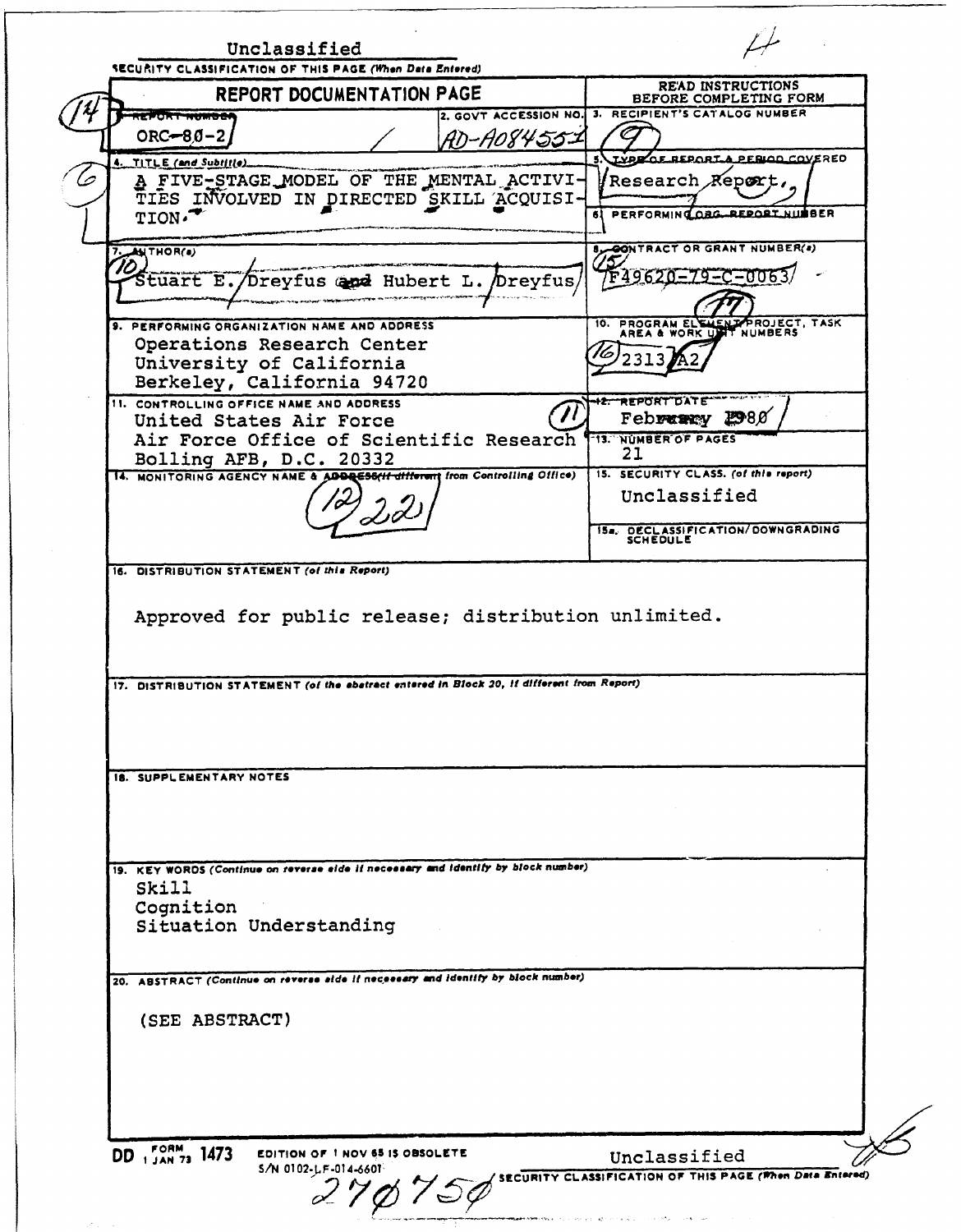## ABSTRACT

In acquiring a skill by means of instruction and experience, the student normally passes through five developmental stages which we designate novice, competence, proficiency, expertise and mastery. We argue, based on analysis of careful descriptions of skill acquisition, that as the student becomes skilled, he depends less on abstract principles and more on concrete experience. We systematize and illustrate the progressive changes in a performer's ways of seeing his task environment. We conclude that any skilltraining procedure must be based on some model of skill acquisition, so that it can address, at each stage of training, the appropriate issues involved in facilitating advancement.

 $\mathcal{L}$ 

| Accession For                   |  |
|---------------------------------|--|
| NTIS ORALI<br>DDC TAD           |  |
| Unamounced<br>Justification     |  |
| By                              |  |
| Distribution/                   |  |
| Aveilability C. B.              |  |
|                                 |  |
|                                 |  |
|                                 |  |
| Availred av<br>Dist.<br>Special |  |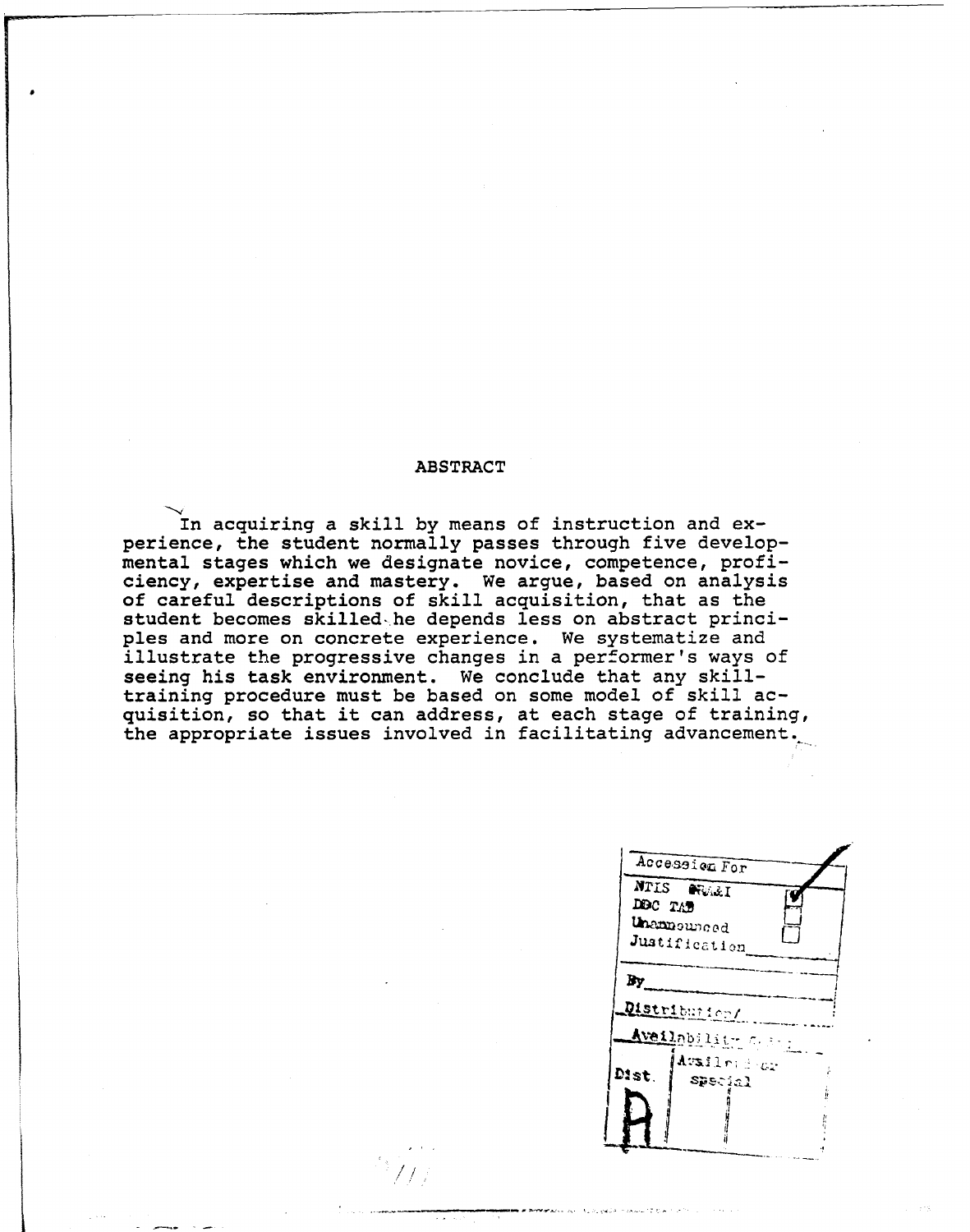## A FIVE-STAGE MODEL OF THE MENTAL ACTIVITIES INVOLVED IN DIRECTED SKILL ACQUISITION

by

Stuart E. Dreyfus and Hubert L. Dreyfus

## I. INTRODUCTION

Anyone who wishes to acquire a new skill is immediately faced with two options. He can, like a baby, pick it up by imitation and floundering trial-and-error, or he can seek the aid of an instructor or instructional manual. The latter approach is far more efficient, and in the case of dangerous activities, such as aircraft piloting, essential. We shall describe below our model of the normal directed skill acquisition process and illustrate our rather abstract characterization with examples from foreign language acquisition, chess learning, and flight instruction.

Our method consists in analyzing and systematizing de-scriptions of changes in the perception of the task environment reported by performers in the course of acquiring complex skills. Sudnow [1], trained as an ethnographer, has described in great detail the changing stages in the meaning and temporal organization of sound patterns in the course of his acquisition of the ability to improvise jazz. We have adapted these findings to the stages in the acquisition of facility in speaking a second language, since this form of skill acquisition is likely to be more familiar to the reader. The psychologist De Groot [2] has reported on the changing way the chess array is perceived by beginners and experienced players. In our illustrations of our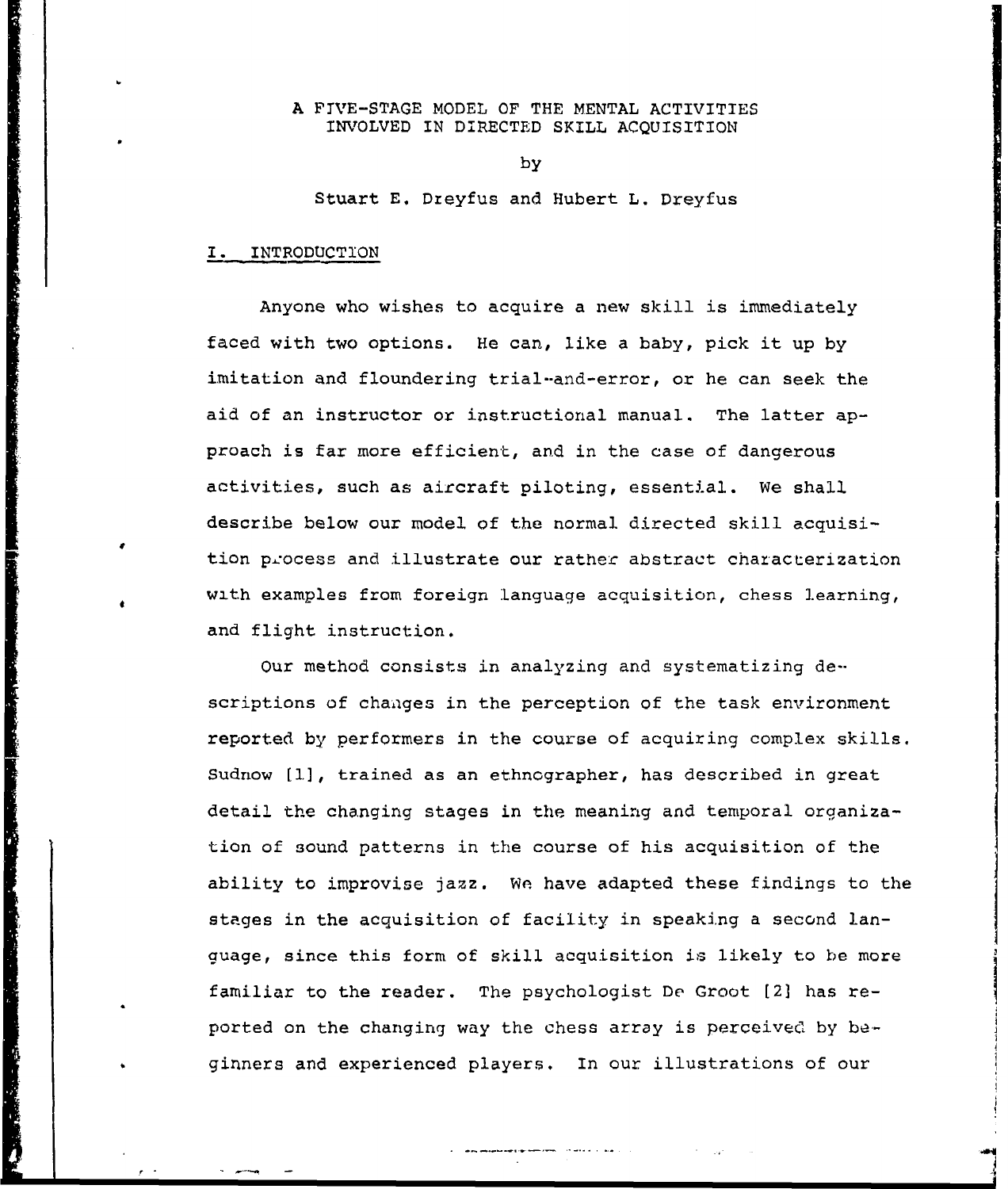model with respect to flying, we have relied on pilot interviews and instructional manuals.

This descriptive data, while precise and replicable, might seem to lack the objectivity and quantifiability produced by controlled laboratory experiments. However, there is a long tradition in psychology and philosophy of suspicion of the significance of experimental results produced by restricting experiments to precisely controlled but highly artificial situations. Gestaltists such as Kohler [3] and phenomenologists such as Merleau-Ponty [4] have argued that research programs such as behaviorism and cognitivism which attempt to eliminate the everyday perceptual familiarity of the experimental situation reach their conclusion that perception and skills etc. are based on the lawlike combination of elements precisely because they have eliminated the contextual significance, based on past experience, which makes other forms of response possible. Moreover, recent research on judges setting bail and pronouncing sentences [5] has shown that even the simple fact of the subject knowing that he is taking part in a psychological experiment produces a marked change in behavior. In laboratory settings, actual judges operated according to the recommended rules of procedure found in various published guidelines. Unobstrusively observed in the naturalistic courtroom setting, however, these same judges behaved quite differently, relying heavily on the recommendaticns of attorneys and probation officers. Experience seems to have taught the judges to trust experts, rather than apply rules. Concerning scientific laboratory observation as a means of studying real-world behavior, Konečni and Ebbesen conclude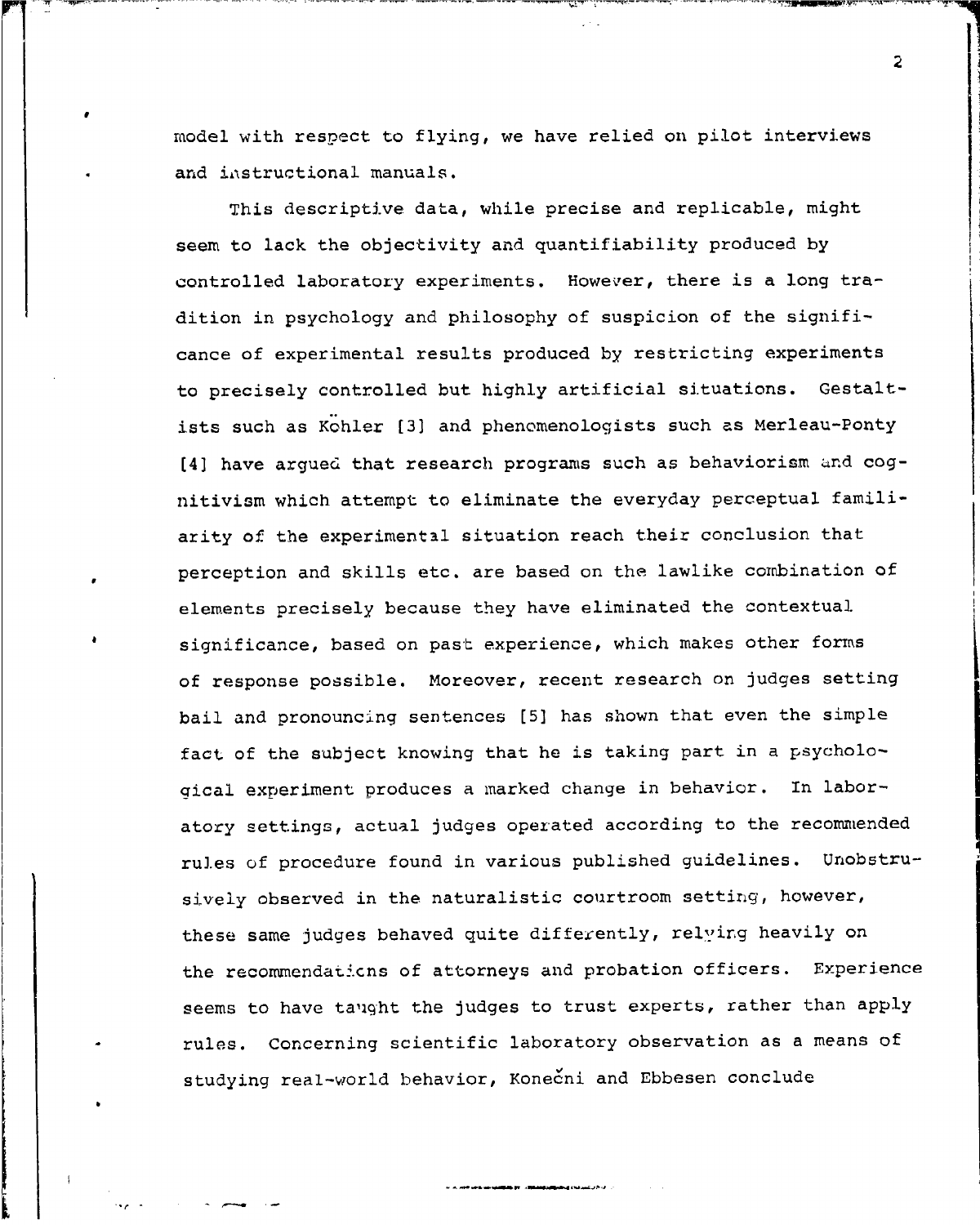"... erroneous information obtained by scientific methods (and therefore having an aura of truth) is more harmful than no information at all **... "** [6].

The Prompt

Despite the intrinsic tendency of controlled experiments to produce behavior which masks the changes in skilled performance which takes place over long periods of experience, some indications of these changes have shown up even under these adverse conditions. Schneider and Shiffrin have distinguished controlled processing- a temporary activation of a sequence of elements that can **be** set up quickly and easily but requires attention is capacity limited (usually serial in nature) and is controlled by the subject--from automatic processing--a learned sequence that is initiated by appropriate inputs and then proceeds automatically without stressing the capacity limitations of the system, and without necessarily demanding attention. They conclude, based on experimental evidence involving very simple detection, search and attention tasks, "In novel situations or in situations requiring moment-to-moment decisions, controlled processing may be adopted and used to perform accurately, though slowly. Then, as the situations become familiar, always requiring the same sequence of processing operations, automatic processing will develop, attention demands will be eased, other controlled operations can be carried out in parallel with the automatic processing, and performance will improve" *[7].*

One further interesting recent result of laboratory research is the unexpected discovery that when the same task can be described as a sequence of formal operations, and alternatively as a familiar

**Contract in the property program was a strictly in the co**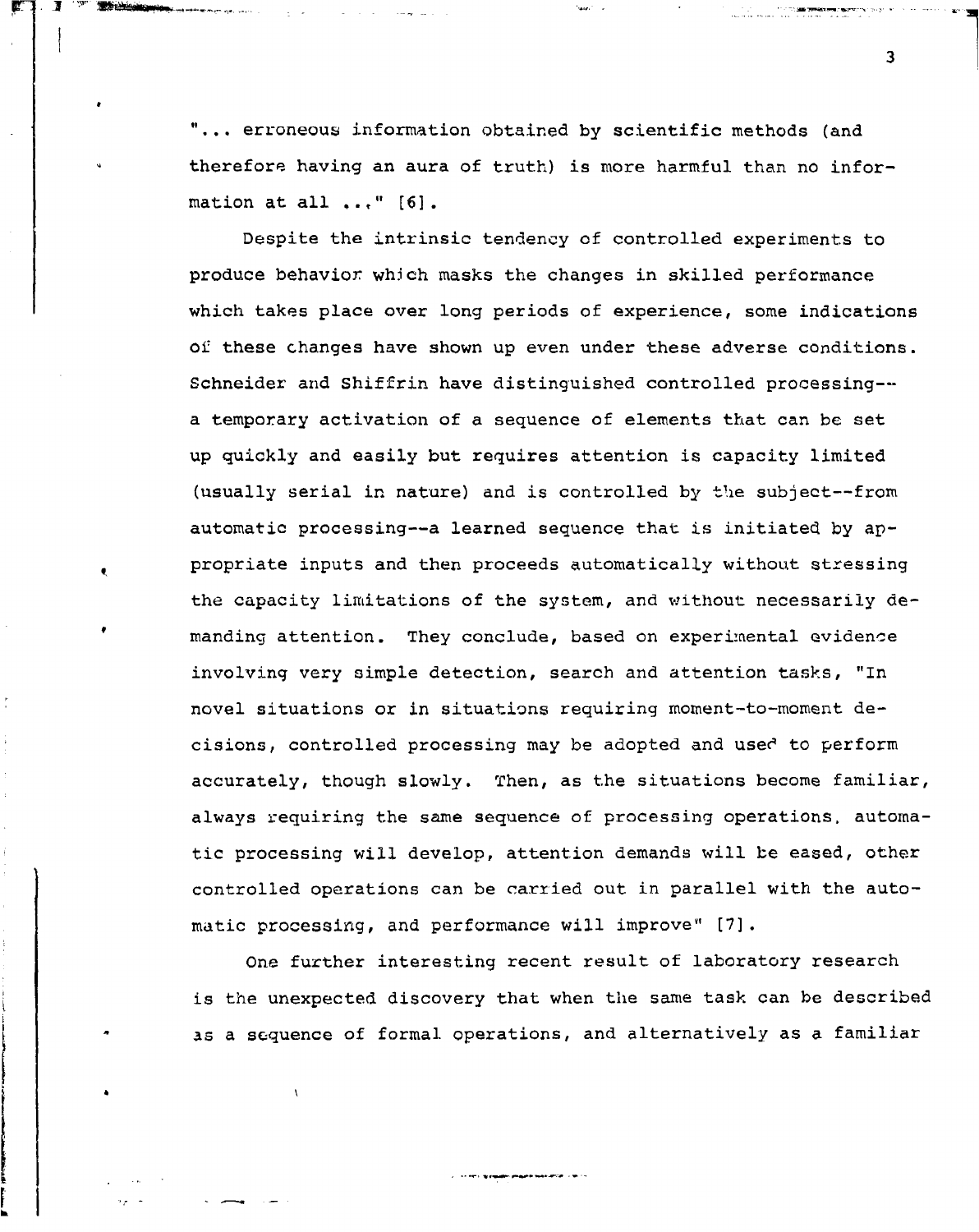concrete problem, the subject's behavior dramatically improves when he is presented the task in a concrete everyday form. An abstract logical task involving a conditional rule was studied extensively by Wason in 1966. Here is one example of the problem Wason studied and his results:

"You are presented with four cards showing, respectively, 'A', 'D', '4', '7', and you know from previous experience that every card, of which these are a subset, has a letter on one side and a number on the other side. You are then given this rule about the four cards in front of yout 'If a card has a vowel on one side, then it has an even number on the other side.'

Next you are told: 'Your task is to say which of the cards you need to turn over in order to find out whether the rule is true or false.'

The most frequent answers are 'A and 4' and 'only A'. They are both wrong. The right answer is 'A and 7' because if these two stimuli were to occur on the same card, then the rule would be false but otherwise it would be true. Very few highly intelligent S's get the answer right spontaneously; some take a considerable time to grasp it; a small minority even dispute its correctness, or at least remain puzzled by it **... "** [8].

In 1972, it was demonstrated that the subject's performance dramatically improves if the selection task relates more closely to his experience,

"The subjects were instructed to imagine that they were postal workers engaged in sorting letters on a conveying belt; their task was to determine whether the following peit; their task was to determine whether the forfowing<br>rule had been violated: 'If a letter is sealed, then i has a 5d stamp on it.' The material consisted of four envelopes arranged as follows: the back of a sealed envelope (p); the back of an unsealed envelope **(f);** the front of an envelope with a **5d** stamp on it (q); the front of an envelope with a 4d stamp on it  $(\bar{q})$ . The instructions were to select only those envelopes which definitely needed to be turned over to find out whether, or not, they violated the rule. There were twenty-four subjects and they performed the task under both this 'concrete' condition, and under an 'abstract' control condition in which arbitrary symbols were associated in the usual way. Under the 'concrete' condition twenty-two subjects were correct, and under the control, 'abstract' condition seven were correct" [9).

and the constraint contract of the contract

4

mental and a special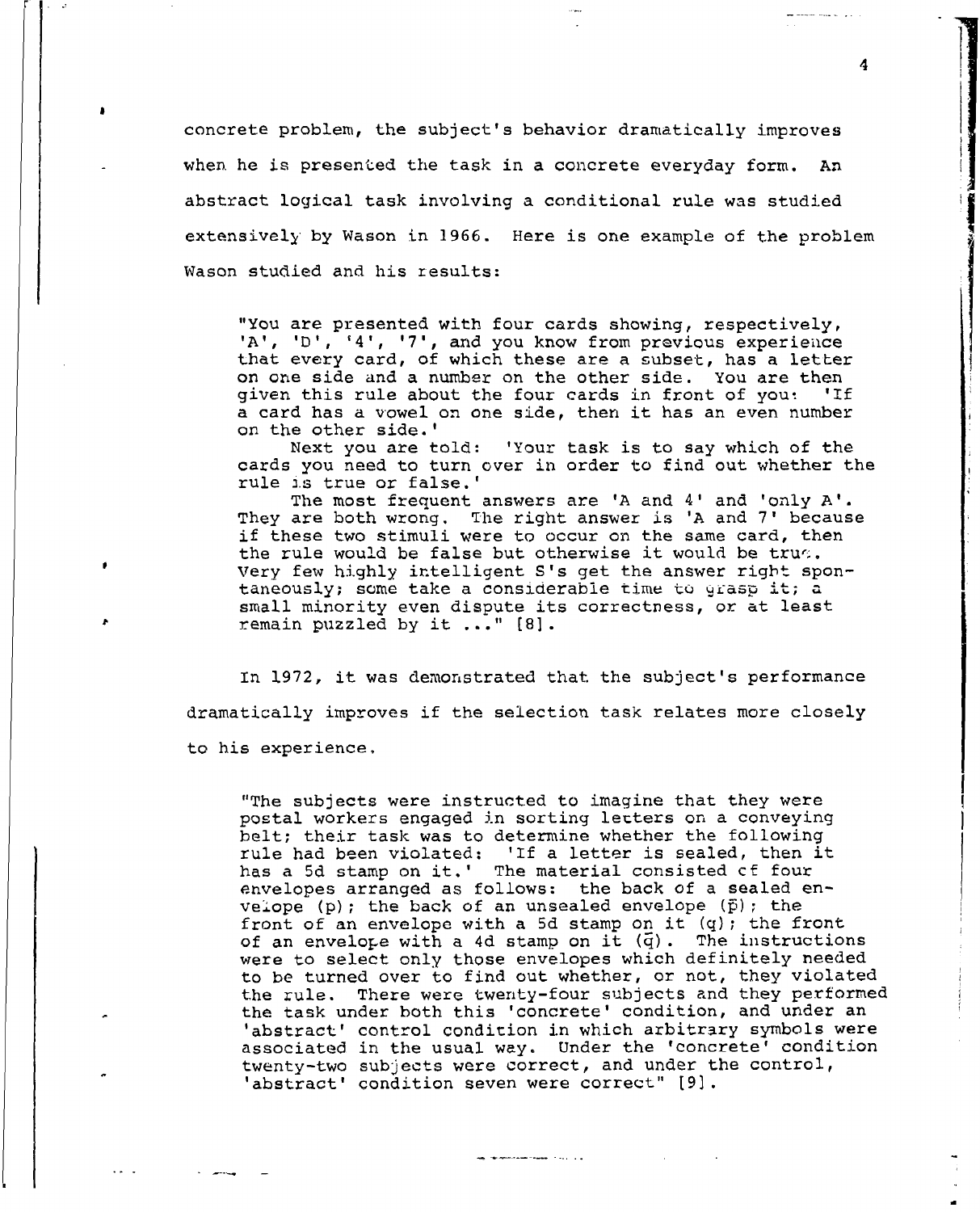This striking dependence on *everyday, concrete, experience* in problem solving seems an anomaly from the point of view of the information processing model of mental activity whose basic assumption is that all cognitive processes are produced by *formaZ* manipulation of independent bits of information abstracted from the problem domain. Various attempts have been made to deal with the above experimental results. Whether it is the concrete terms, or the realistic relation between the terms, or a combination, that facilitates performance is in disagreement, as is the explanatory nature of various proposed information processing models. One fact seems clear, however, to the pioneering investigators, Johnson-Laird and Wason:

"The subjects' ordinary experience is relevant to problem solving performance, and our 'realistic guise' touches this experience" **[10].**

Our approach is to take the reliance on everyday familiarity in problem solving not as an anomaly, but as a pervasive and essential feature of human intelligent behavior. Therefore, in the account of skill acquisition which follows, concrete experience plays a paramount role. Rather than adopting the currently accepted Piagetian view that proficiency increases as one moves from the concrete to the abstract, we argue that skill in its minimal form is produced by following abstract formal rules, but that only experience with concrete cases can account for higher levels of performance. Furthermore, if concrete experience is necessary and sufficient for proficiency, then, as we indicate in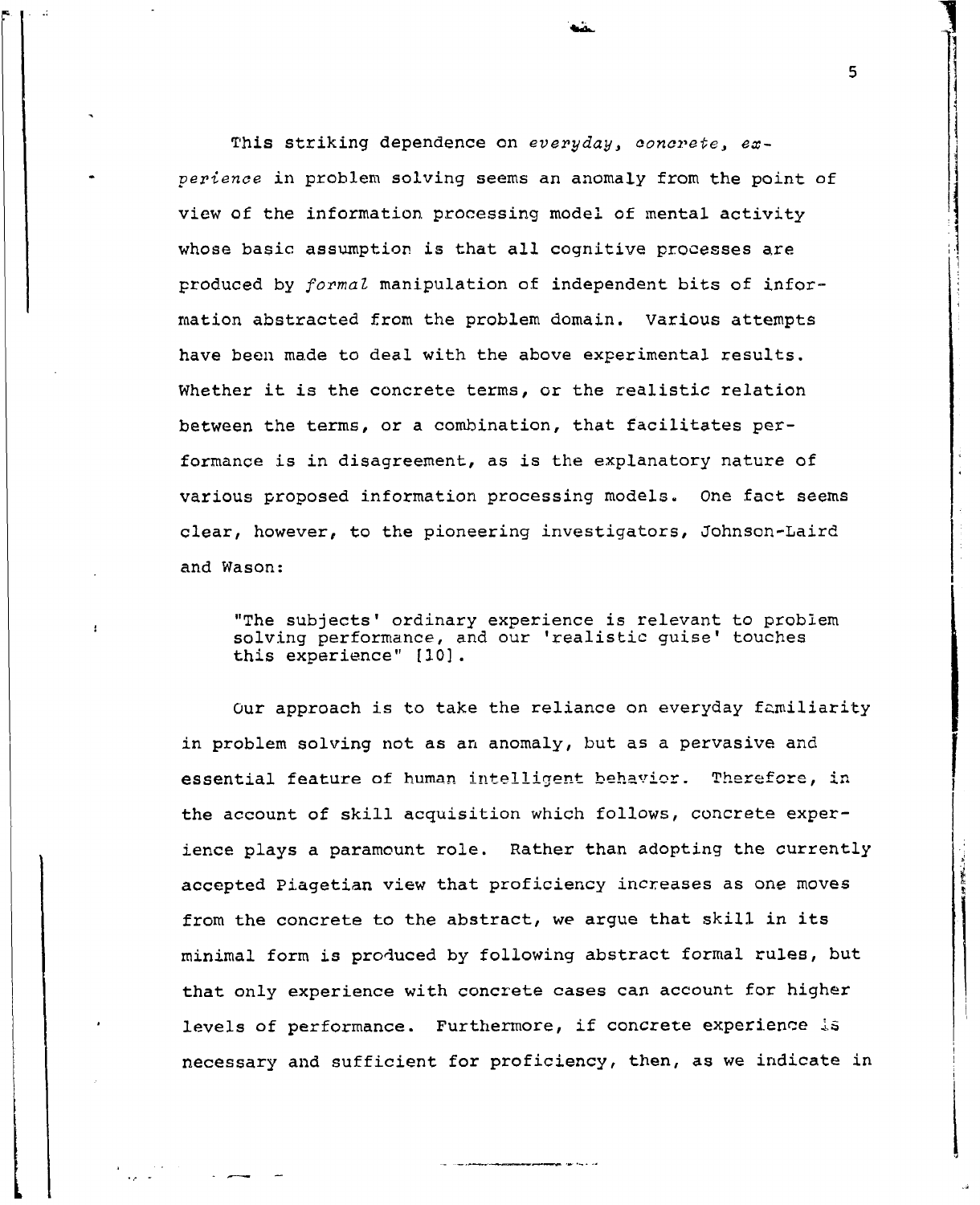Sections III-IV, one has the option of dispensing with any formal information processing explanation of skill acquisition and can offer neurological speculations as alternative explanations of skillful behavior.

A detailed understanding of the stages through which skillful performance develops is essential if one is to design training programs and training materials to facilitate the acquisition of high-order skills. In any such endeavor, it is essential to identify at each stage what capacities the performer has acquired and which more sophisticated capacity he is then in a position to attain.

The five-stage process we present here is an elaboration and systematization of the three stages identified in **[11)** and the additional stage introduced in [12]. The typography worked out in this paper forms the basis in a companicn paper [13) of a critical evaluation of a recent proposal (14) for the design of procedures for training aircrew emergency decision skills.

6

.<br>1940 - Paul Barbara<br>1940 - Paul Barbara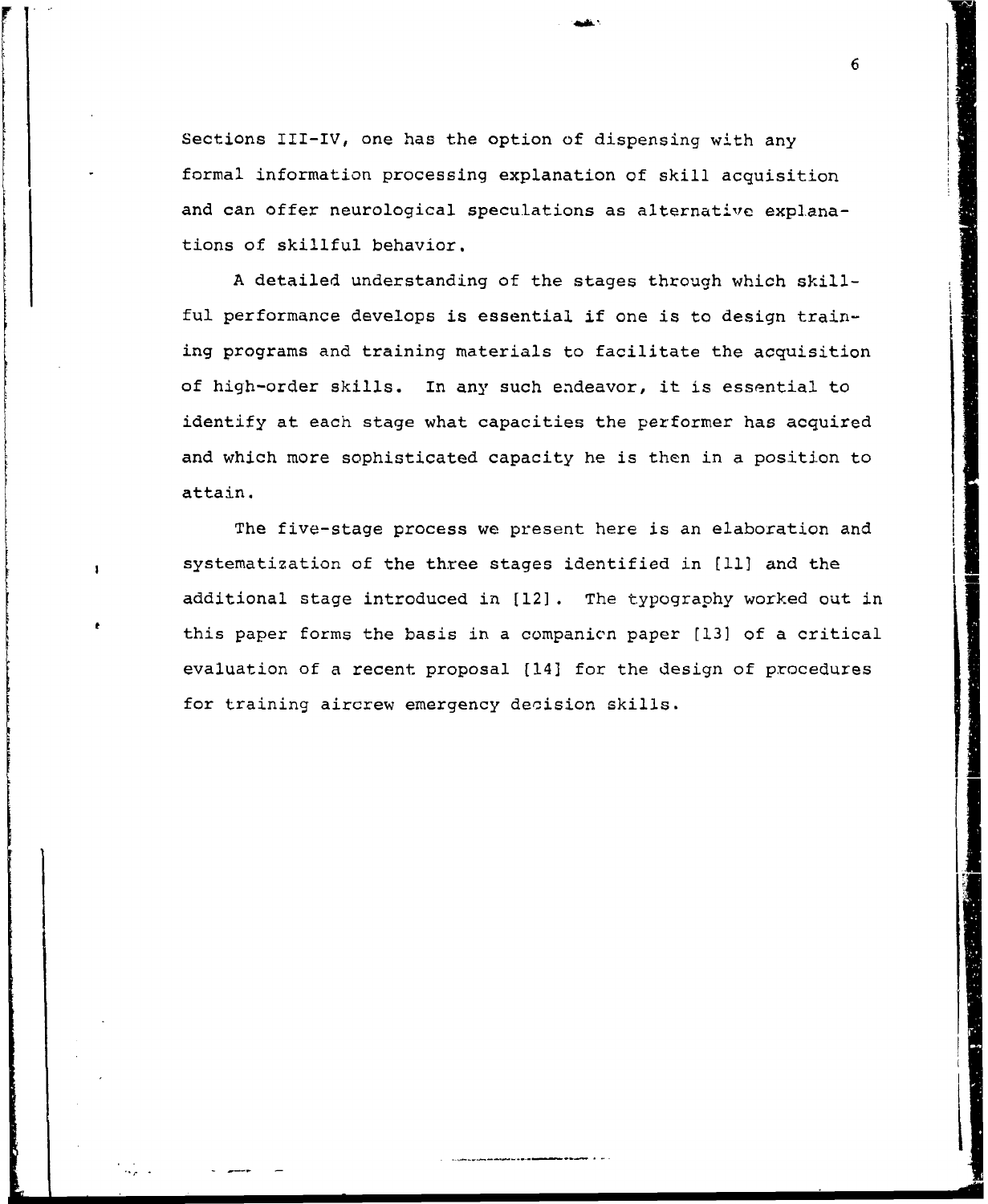#### II. STAGE ': NOVICE

Normally, the instruction process begins by decomposing the task environment into context-free features which the beginner can recognize without benefit of experience. We will call such features, which can be recognized without experience of particuiar situations in the instructional domain, non $situational.$  The beginner is then given rules for determining an action on the basis of these features. To improve, the novice needs monitoring, either by self-observation or instructional feedback, so as to bring his behavior more and more completely into conformity with the rule.

ú as i

A student, acquiring a second language, would be classified as novice when he had learned the phonetic rules for producing and recognizing what seemed to him meaningless noises which got specific results when produced on specific occasions. The novice chess player sees pieces as context-free elements and knows a few simple rules such as the rule for computing the material value of a position by adding up a material value he has learned to assign to each type of piece. The novice pilot knows how to read cockpit instruments and how to manipulate the controls in response to such features as instrument readings and context-free visual cues such as the angular displacement of the horizon.

**<sup>7</sup>**ii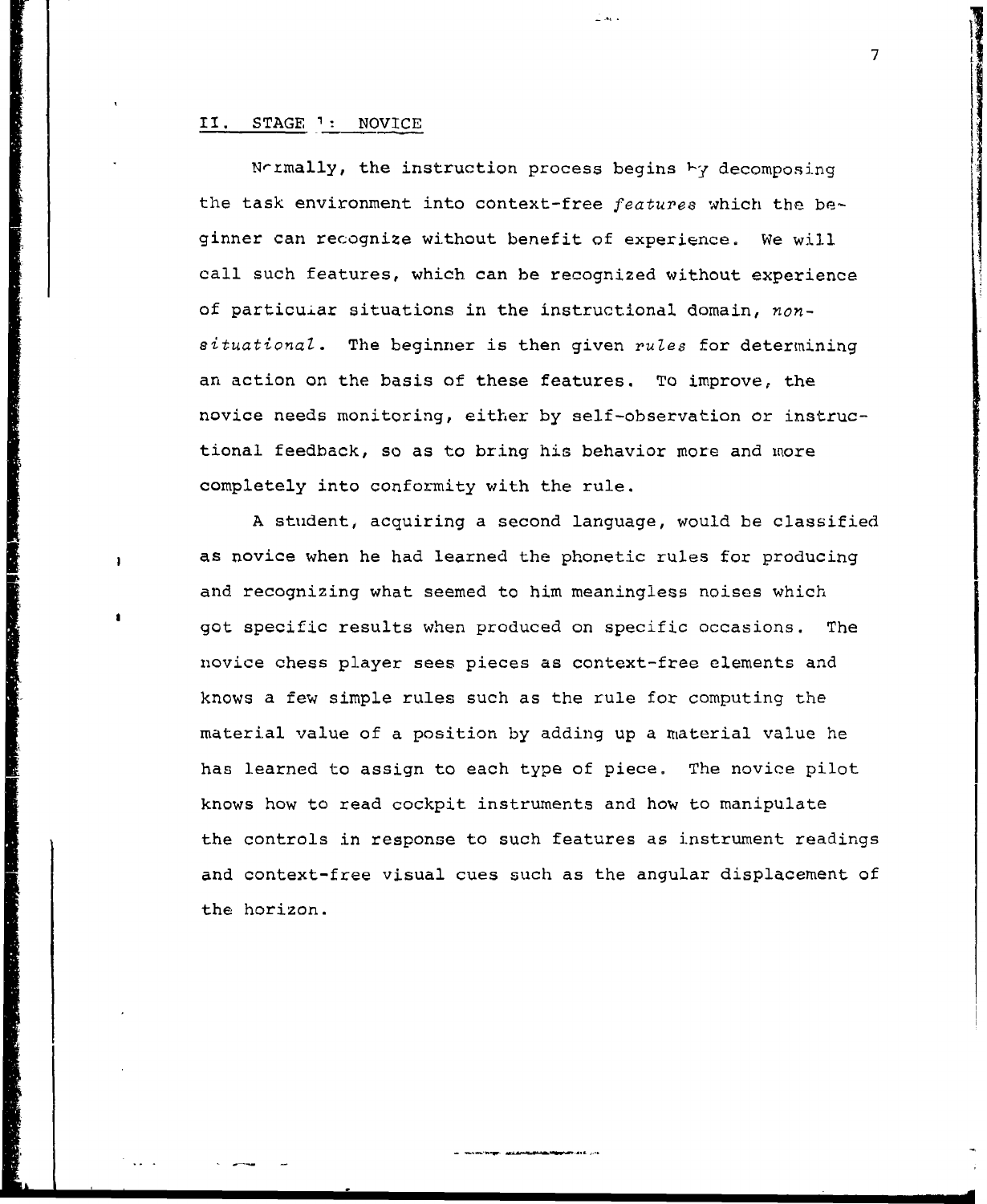## iII. STAGE 2: COMPETENCE

Competence comes only after considerable experience actually coping with real situations in which the student notes or an instructor points out recurrent meaningful component patterns. These situational components, in terms of which a competent studene understands his environment, are no longer the context-free features used by the novice. We will call these recurrent patterns aspects. Aspect recognition cannot be produced by calling attention to recurrent sets of features, but only by singling out perspicuous examples. The brain-state correlated with the example being pointed out is organized and stored in such a way as to provide a basis for future recognition of similar aspects. While there is no in-principle argument proving that this organizing and storing process could not take the form of abstract rules operating over context-free features, there is not a shred of experimental evidence supporting this contention. It seems more plausible, as argued in Reference [15], that what is stored is simply a brain-state record in no way decomposed into "bits of information." The instructor can formulate principles dictating actions in terms of these aspects. We will call such principles, which presuppose experience-based meaningful elements, *guidelines.* The guidelines treat all aspects as equally important and are formulated so as to integrate as many aspects as possible.

A language learner has achieved conpetence when he no longer hears and produces meaningless streams of sound,

**BONAS-ERMANCE PERSE** 

R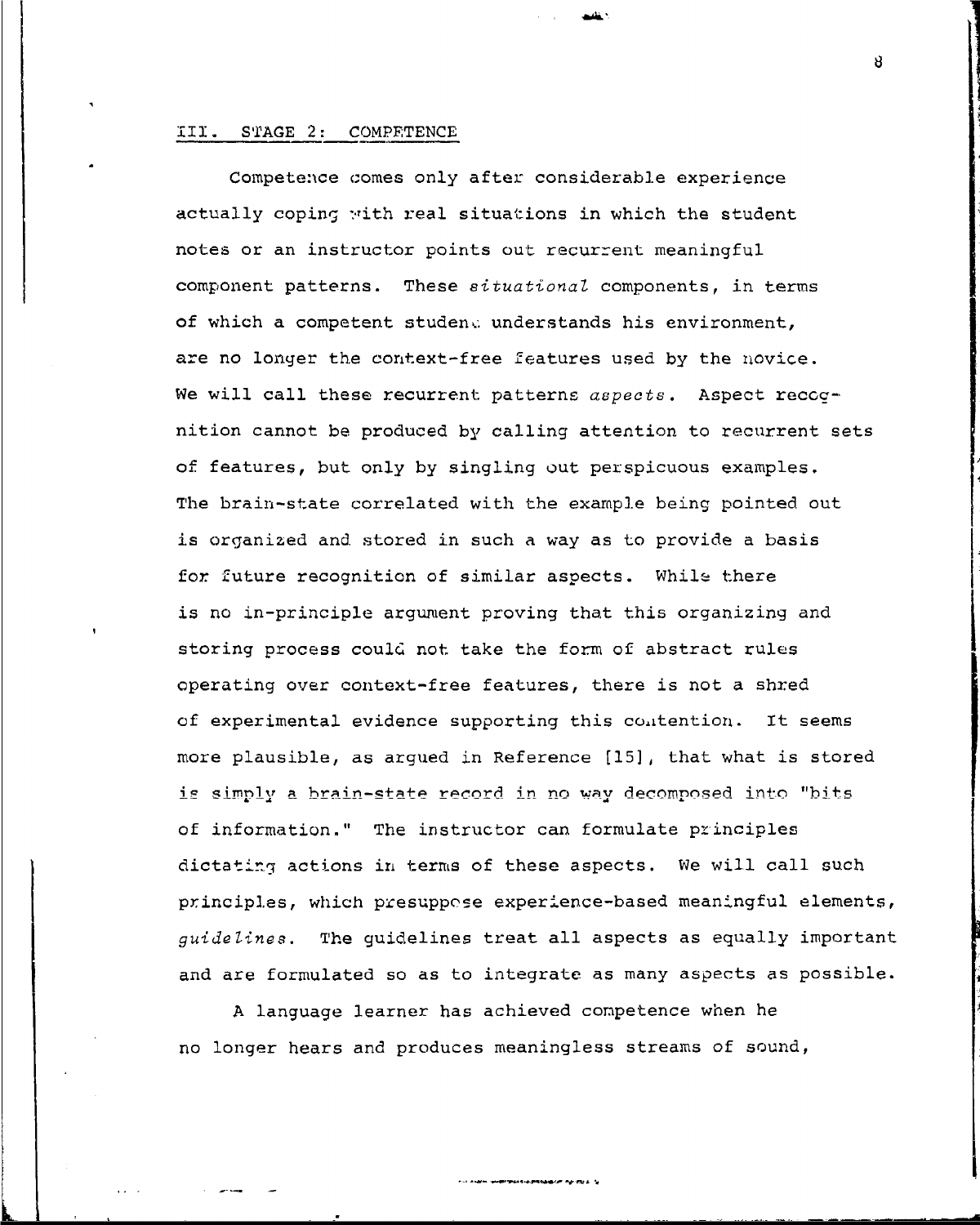but rathez perceives meaningful phrases which, when used on appropriate occasions, produce effects by virtue of these meanings. Some typical chess aspects are "weakness on the king's side," "over-extended," and "unbalanced pawn structure," and the competent player knows how to bring about and diminish these aspects, and which are to be sought and which avoided. The competent pilot can recognize such aspects as "high in the landing approach envelope," "verging on stall conditions," and "dangerous crab angle," and knows guidelines for correcting such conditions.

 $\mathbf{r}$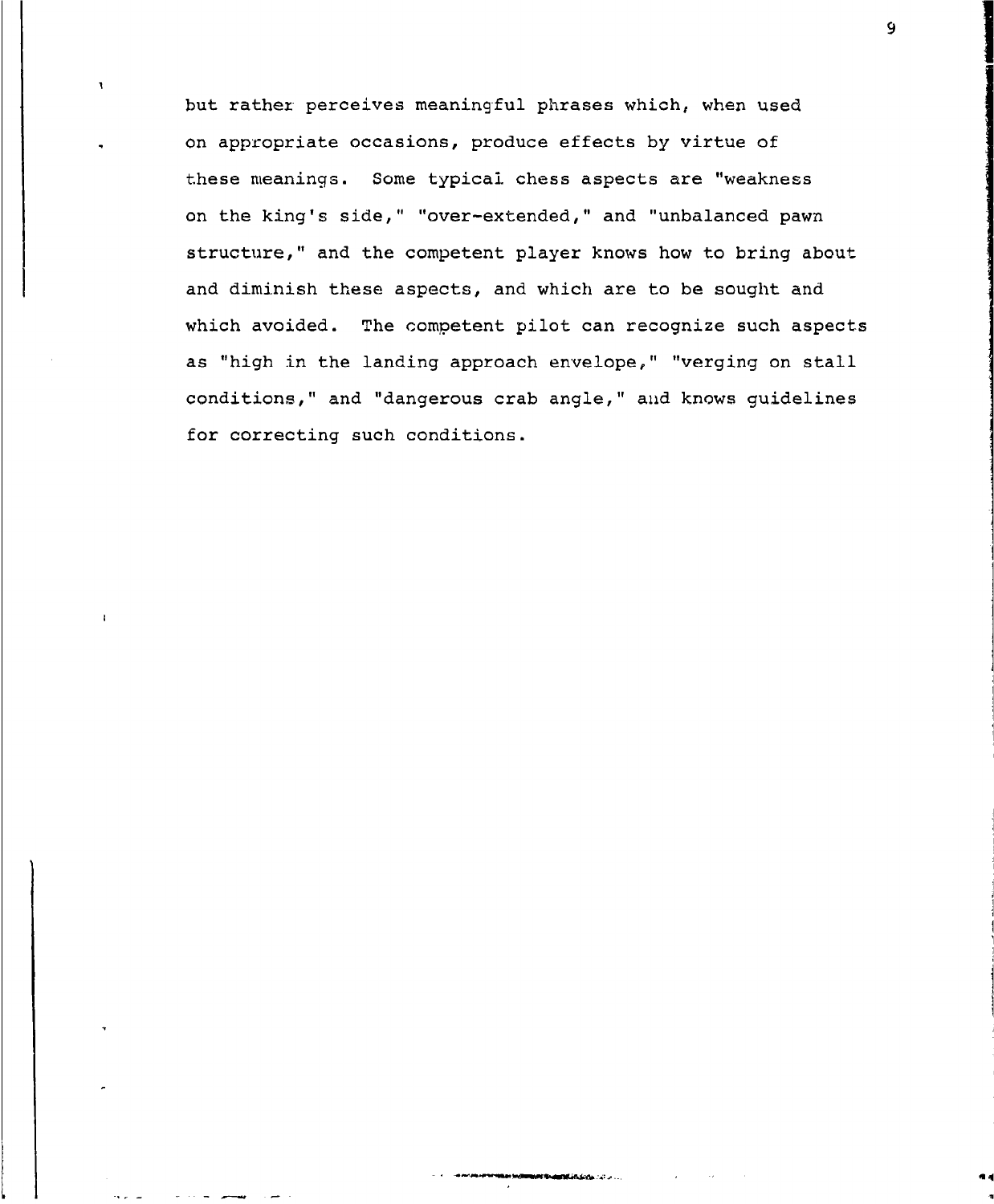#### IV. STAGE 3: PROFICIENCY

I . I . 11  $\sim$  . I . 11  $\sim$  . I . 11  $\sim$  . I . 11  $\sim$  . I . 11  $\sim$  . I . 11  $\sim$  . I . 11

Increased practice exposes the performer to a wide variety of typical whole situations. Each whole situation, for the first time, has a meaning which is its relevance to the achievement of a long-term goal. Aspects now appear to be more or less important (salient) depending upon their relevance to this goal. The brain-state correlated with the performer's experiencing a whole situation from a particular perspective is organized and stored in such a way as to provide a basis for future recognition of similar situations viewed from similar perspectives. A specific objective situation, confronted at two different times, each time from a different perspective, would be treated as two different situations.<sup>7</sup> Given a set of aspects and their saliences, the performer uses a memorized principle which we call a maxim to determine the appropriate action,

The language learner finally becomes able to combine the phrases he uses into whole sentences, with subordinate clauses, which enable him to describe whole situations, and to use language to request, demand, order etc. whole states of affairs. The chess player now sees aspects such as "unbalanced pawn structure" as either irrelevant or crucial to some overall strategic goal, such as "attack" or "play for a positional end-game advantage." Given his particular long-range goal, he uses maxims to decide on moves which change the crucial aspects of his position and that of his opponent's to his

For the first time, borderline situations can occur in which the appropriate perspective is in question. This phenomenon is dealt with in detail in Reference [13].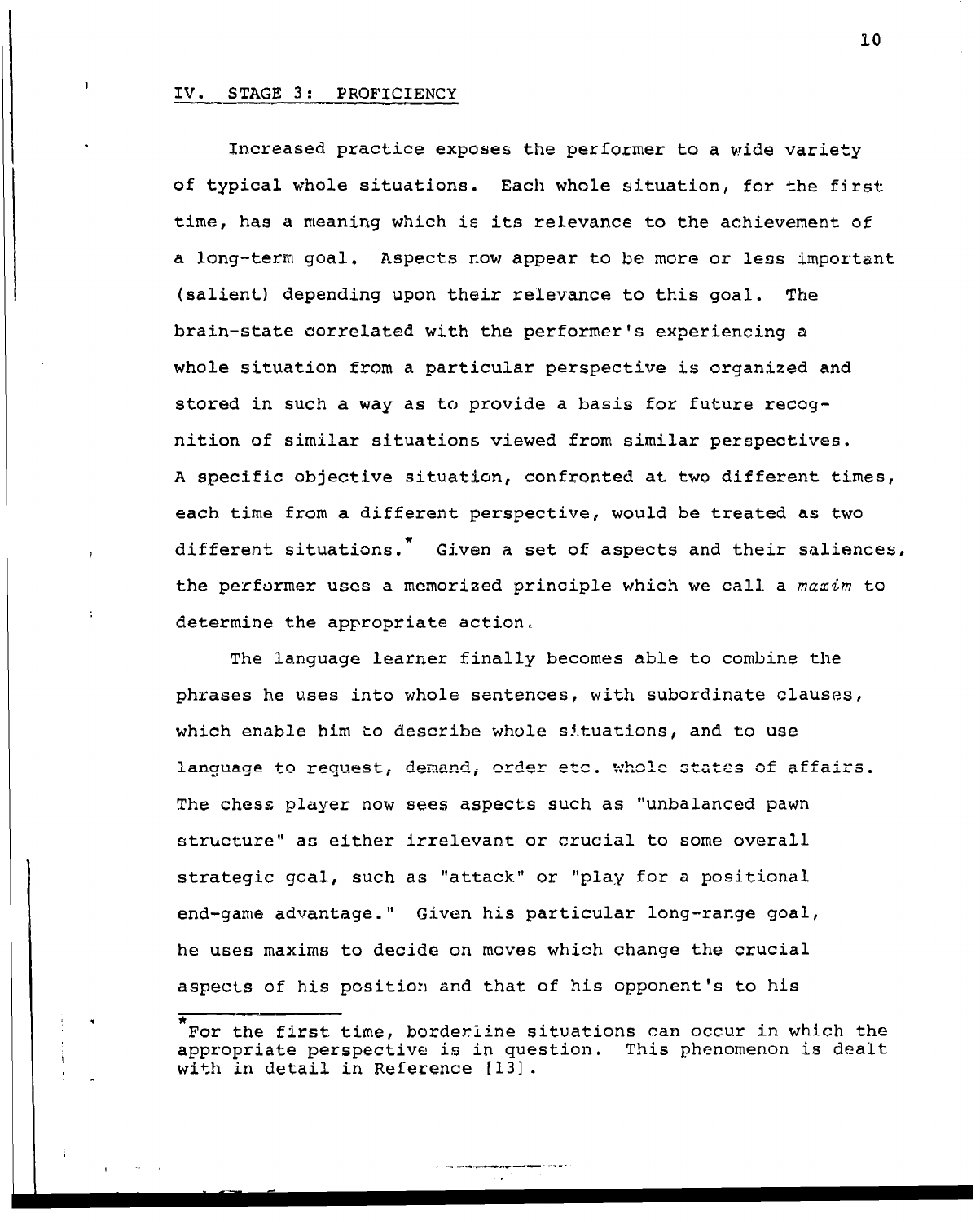advantage. The proficient pilot, intent, for example, on making a safe landing, sees his position in the landing envelope and his crab angle as salient while ignoring the terrain beyond the far end of the runway. He maneuvers down following maxims which dictate actions which correct deviations from desired conditions. If the deviations become too large he may adopt a different perspective in view of a possible "go around," in terms of which the runway length and terrain beyond its far end become crucial.

Ĭ

٠,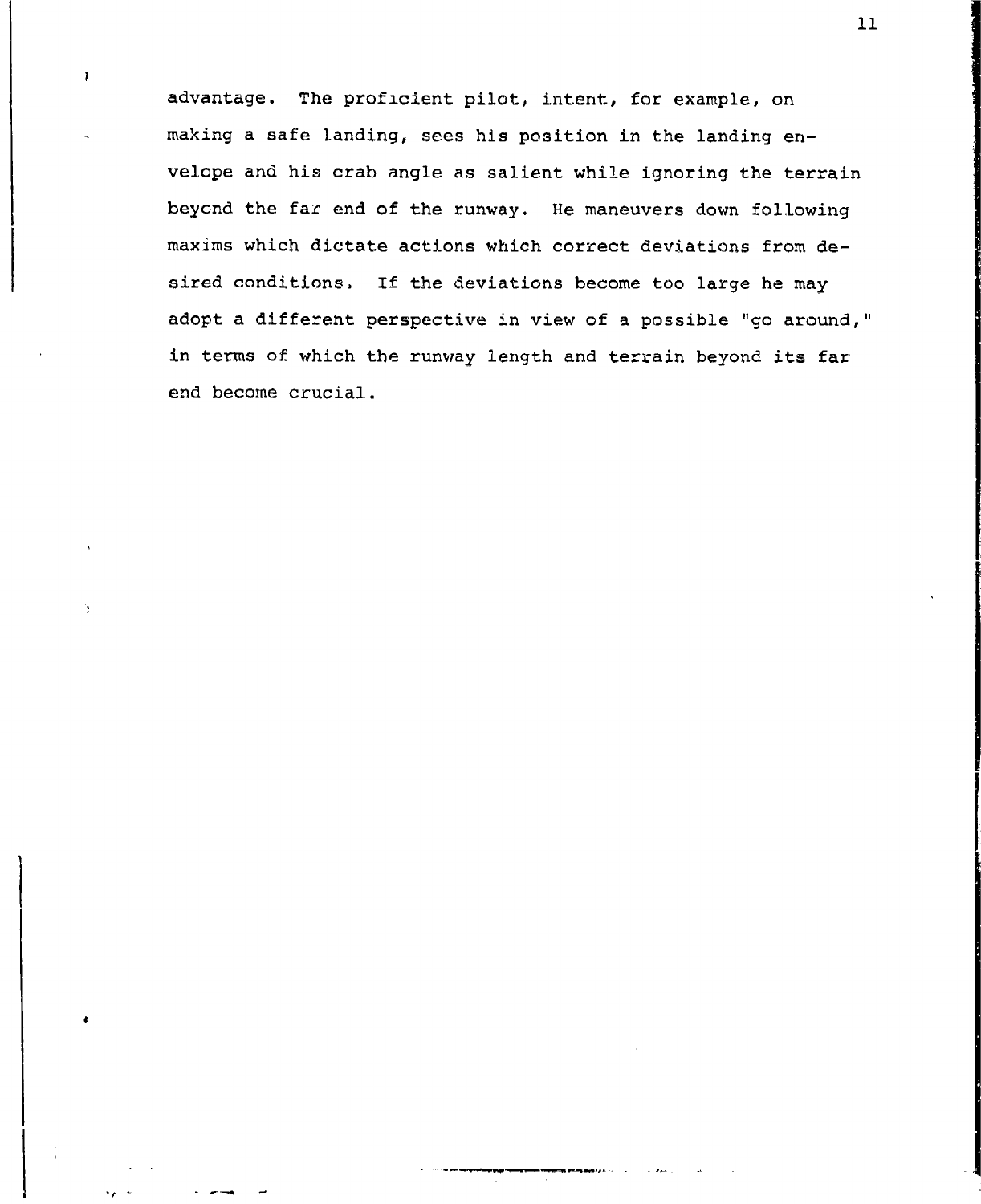#### V. STAGE 4: EXPERTISE

The expert performer in a particular task environment has reached the final stage in the step-wise improvement of mental processing which we have been following. Up to this stage, the performer needed some sort of analytical principle (rule, guideline, maxim) to connect his grasp of the general situation to a specific action. Now his repertoire of experienced situations is so vast that normally each specific situation immediately dictates an intuitively appropriate action. This intuition is possible because each type of situation, as distinquished in Section IV, now has associated with it a specific response.

After a great deal of experience actually using a language in everyday situations, the language learner discovers that without his consciously using any rules, situations simply elicit from him appropriate linguistic responses. By virtue **of** previous experience with actual board positions or the involved study of such positions, an appropriate move or tactical idea presents itself to the chess expert each time he sees a meaningful chess array. The expert pilot, having finally reached this non-analytical stage of performance, responds intuitively and appropriately to his current situation. Pilots report that at this stage, rather than being aware that they are flying an airplane, they have the experience that they are flying. The magnitude and importance of this change from analytic thought to intuitive response is evident to any expert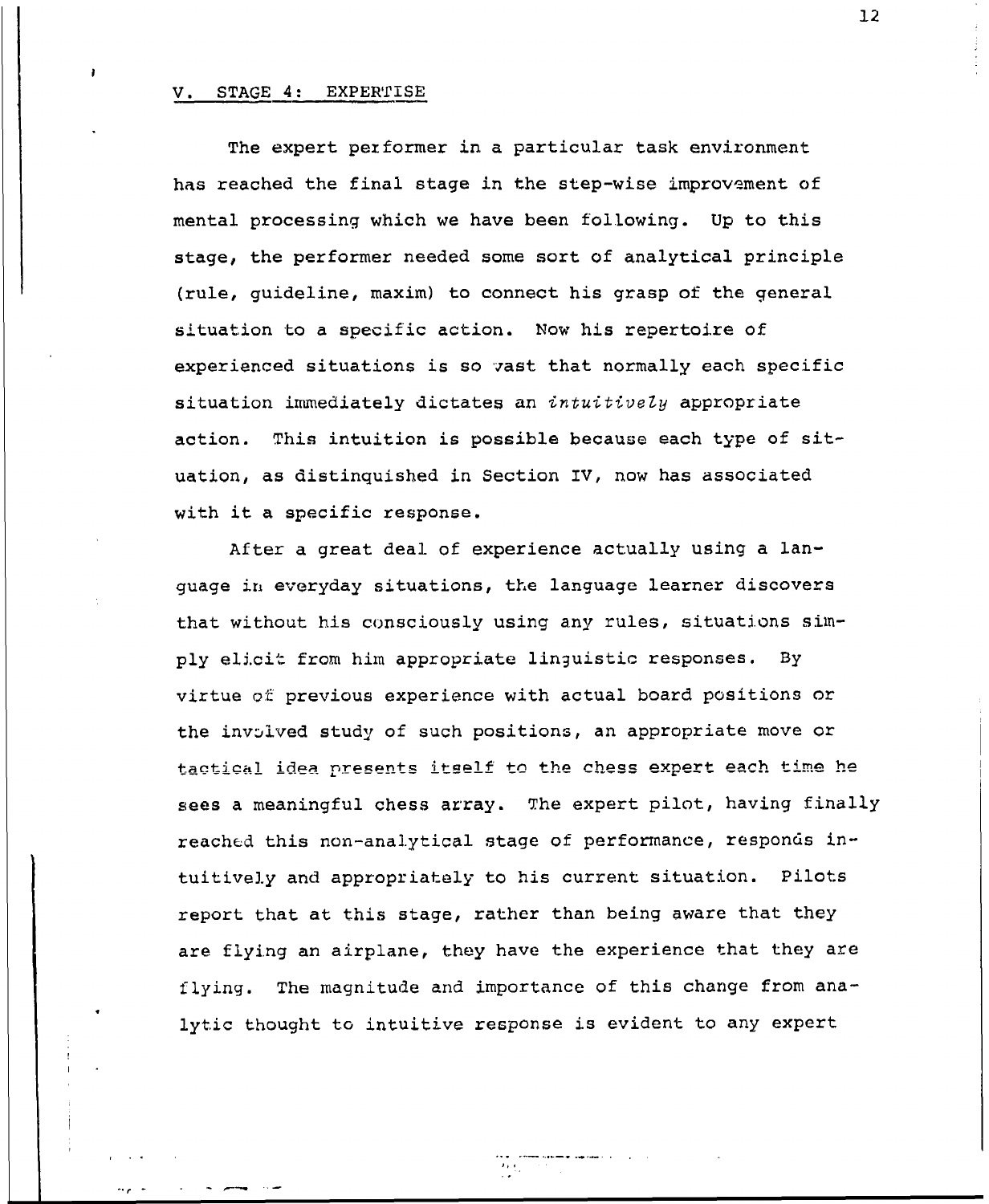pilot who has had the experience of suddenly reflecting upon what he is doing, with an accompanying degradation of his performance and the disconcerting realization that rather than simply flying, he is controlling a complicated mechanism.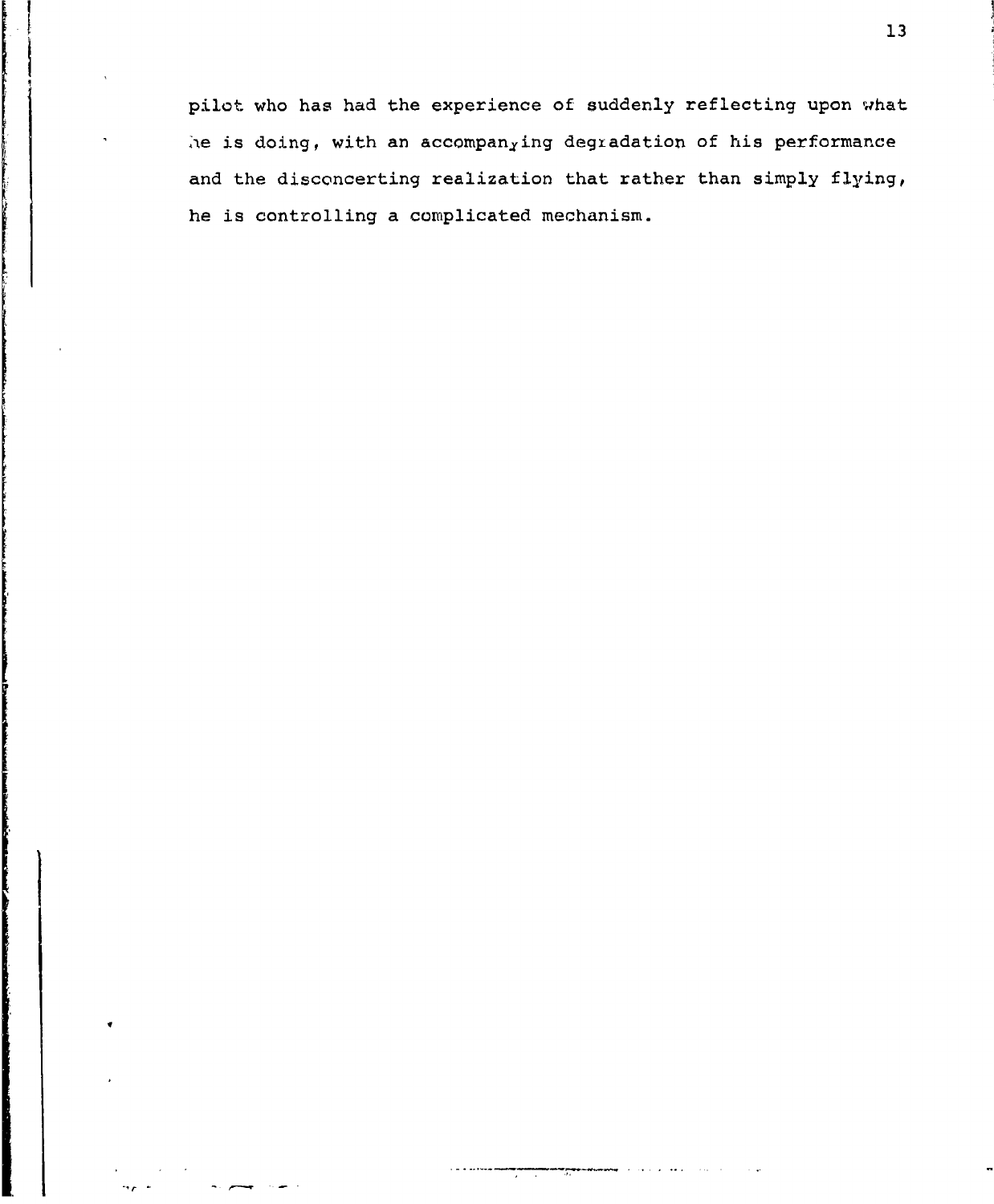## *VI.* STAGE **5-** MASTERY

Although, according to our model, there is no higher level of mental capacity than expertise, the expert is  $ca$ pable of experiencing moments of intense absorption in his work, during which his performance transcends even its usual high level. We discuss this stage in Reference [12] where we note that this masterful performance only takes place when the expert, who no longer needs principles, can cease to pay conscious attention to his performance and can let all the mental energy previously used in monitoring his performance go into pzoducing almost instantaneously the appropriate perspective and its associated action.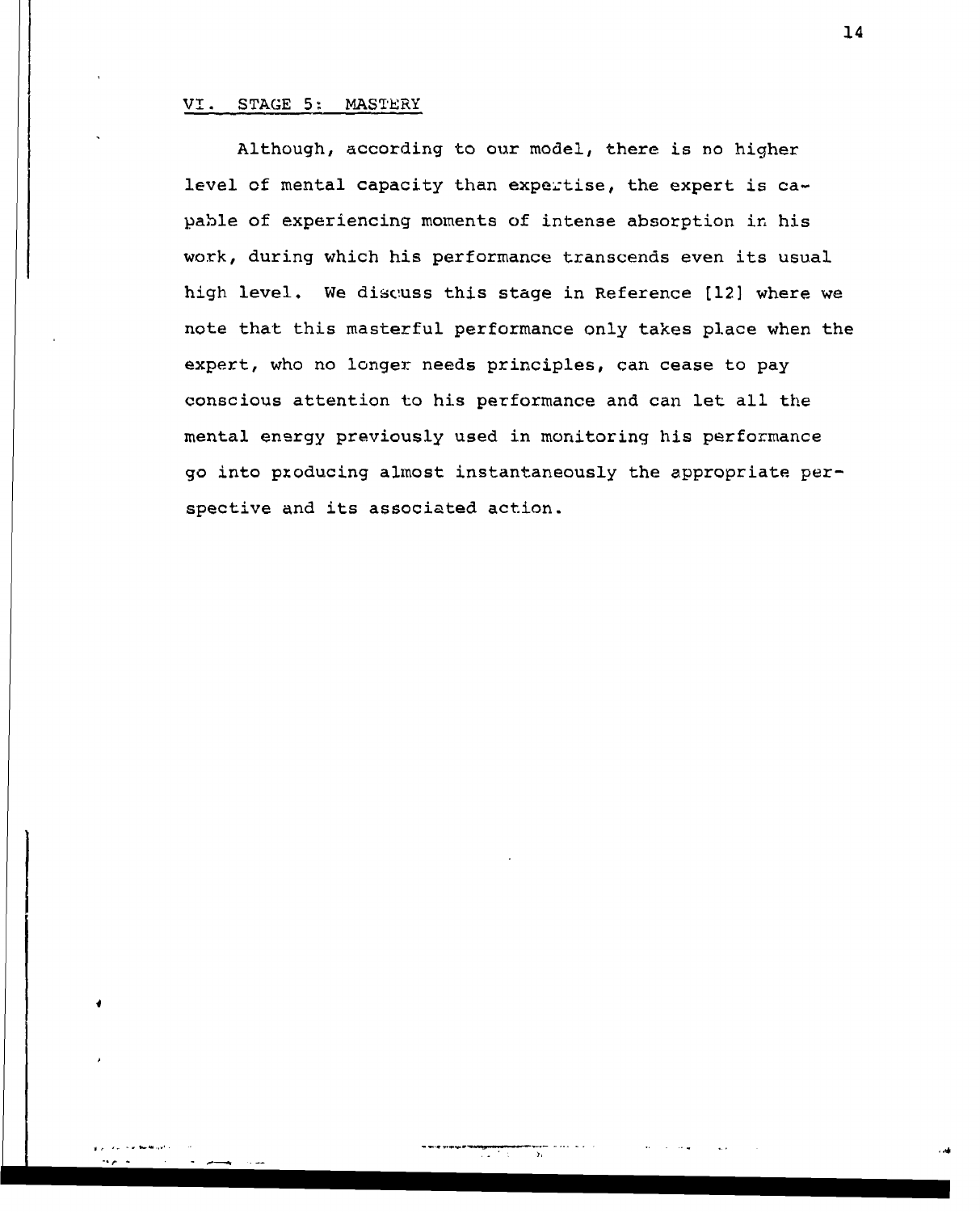## VII. SUMMARY AND TRAINING IMPLICATIONS

The above developmental description zan be seen systematically as the result of the successive transformation of four mental functions. Each of the four mental functicns has a primitive and a sophisticated form and the functions are so ordered that attaining the sophisticated form of each presupposes the prior attainment of the sophisticated form of all those lower numbered in the ordering. Each row in Table 1 represents a form of mental function. In column 1 all four forms are in their primitive state, and in each subsequent column, one additional form has been transformed into its sophisticated state. As a result, there are five columns, and each corresponds to one of our five stages of mental activity involved in skill acquisition.

#### TABLE 1

skill<sup>1</sup>

| .<br>Level<br>Mental<br>Function | <b>NOVICE</b>   | COMPETENT   | PROFICIENT  | EXPERT      | MASTER      |  |
|----------------------------------|-----------------|-------------|-------------|-------------|-------------|--|
| Recollection                     | Non-situational | Situational | Situational | Situational | Situational |  |
| Recognition                      | Decomposed      | Decomposed  | Eolistic    | Holistic    | Holistic    |  |
| Decision                         | Analytical      | Analytical  | Analytical  | Intuitive   | Intuitive   |  |
| Awareness                        | Monitoring      | Monitoring  | Monitoring  | Monitoring  | Ahsorbed    |  |
|                                  |                 |             |             |             |             |  |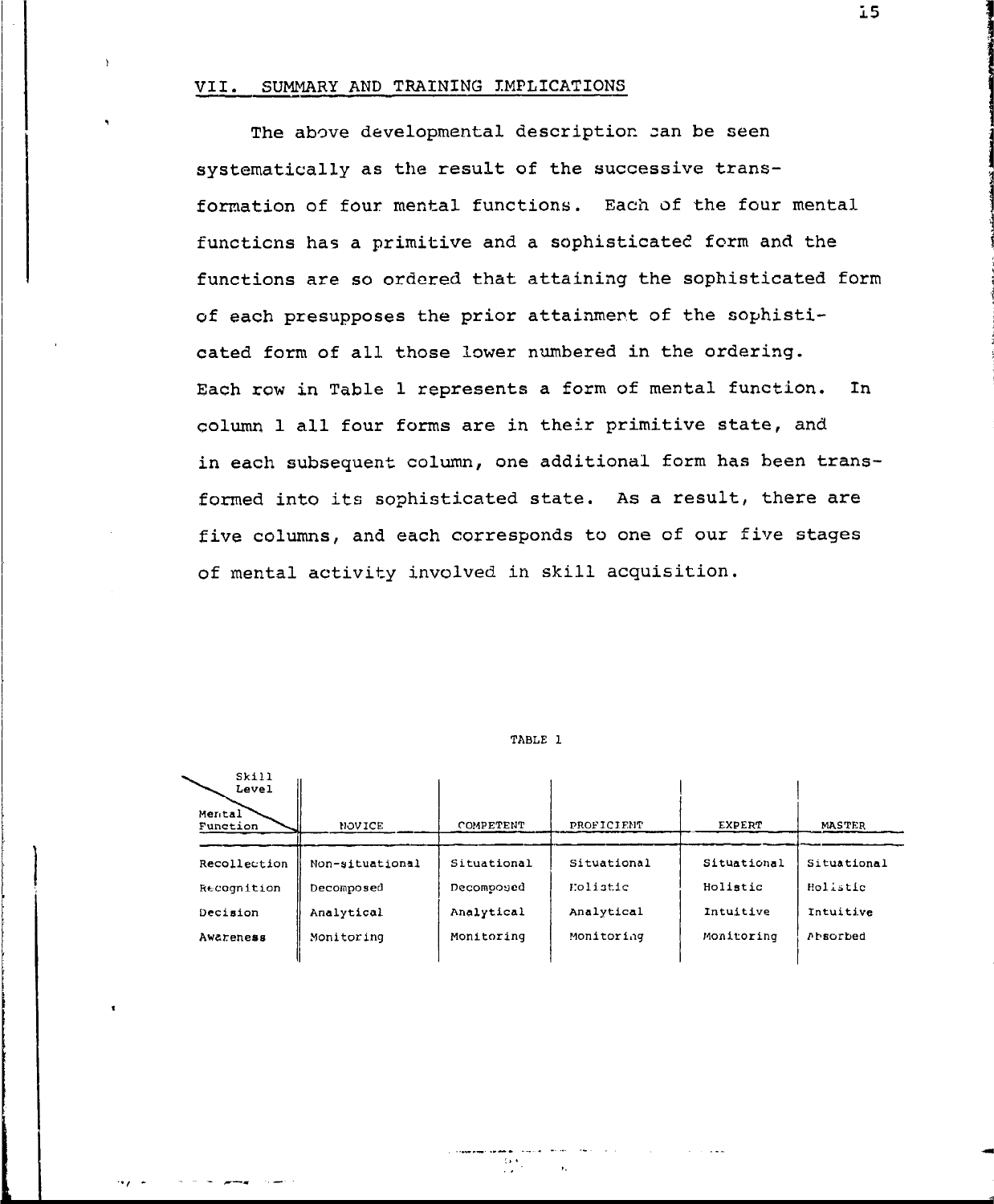In reading the table, one should recall the following. The development depicted in row 1 first becomes situational when experience-based similarity recognition is achieved. This first occurs when the performer is able to recognize aspects. The development in row 2 first becomes holistic when the performer perceives similarity in terms of whole situations. This change is accompanied by the recognition of salience. In row 3, the performer refines whole situations to the point that unique decisions intuitively accompany situation recognition without need of conscious calculation. In row 4, the analytical mind, relieved of its monitoring role in producing and evaluating performance, is quieted so that the performer can become completely absorbed in his performance.

 $\mathbf{I}$ 

The training implications of this taxonomy are obvious. The designer of training aids and courses must at all times be aware of the developmental stage of the student, so as to facilitate the trainee's advancement to the next stage, and to avoid the temptation to introduce intricate and sophisticated aids which, although they might improve performance at a particular level, would impede advancement to a higher stage, or even encourage regression to a lower one.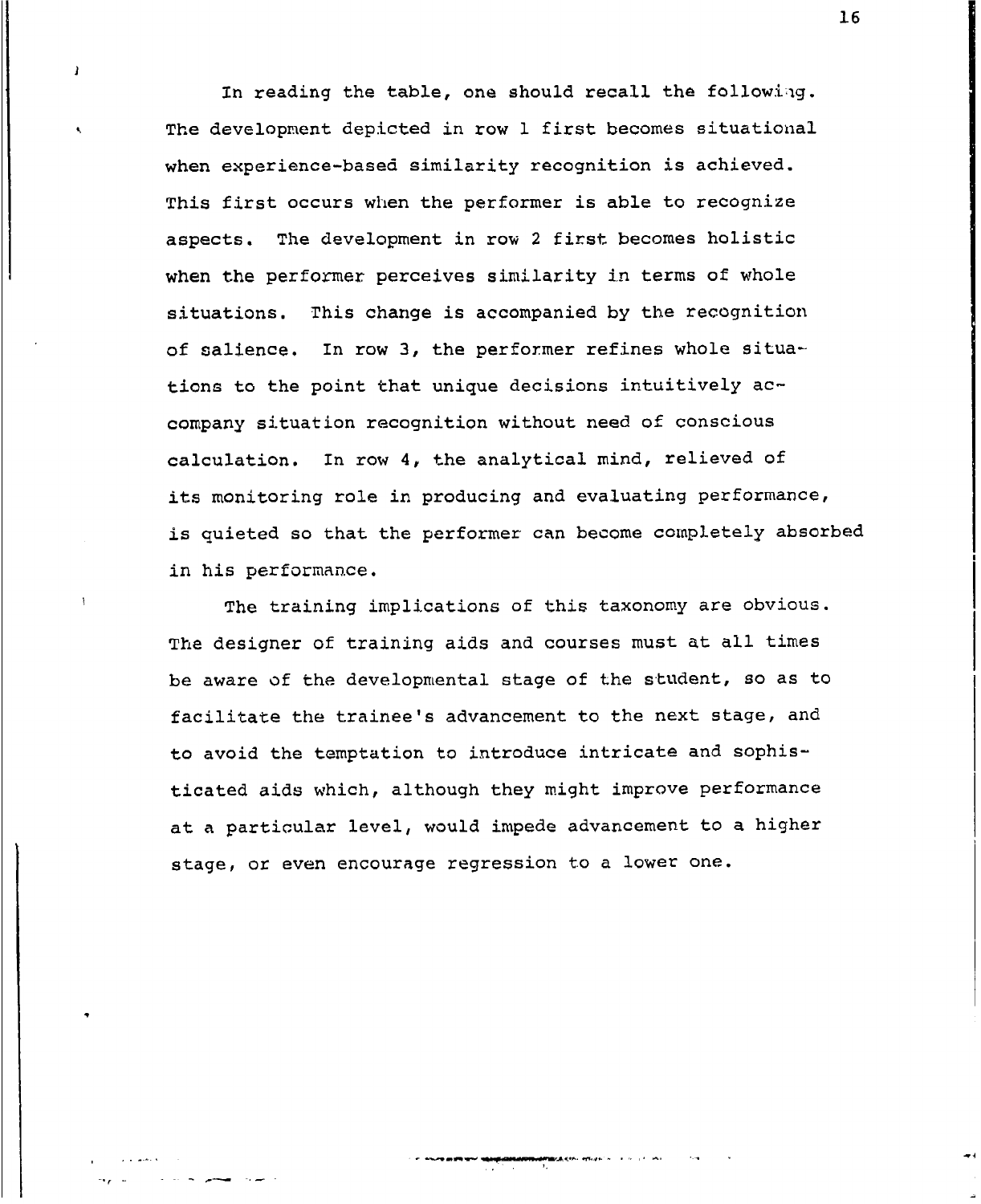#### REFERENCES

- **[Il** Sudnow, David, WAYS OF THE HAND, THE ORGANIZATION OF IM-PROVISED CONDUCT, Harvard University Press, Cambridge, Massachusetts, (1978).
- [2] De Groot, Adriaan, THOUGHT AND CHOICE IN CHESS, Mouton, The Hague, The Netherlands, (1965).
- [3] Kohler, Wolfgang, GESTALT PSYCHOLOGY, Mentor Book, New York, New York, pp. 24-41, (1959).
- [4] Merleau-Ponty, Maurice, PHENOMENOLOGY OF PERCEPTION, Routledge and Kegan Paul, London, England, (1962).
- [5] Kone6ni, Vladimer and Ebbe Ebbesen, "External Validity of Research in Legal Psychology," to appear in Law and Human Research in Eegal *isjenoiogi*, to appear in Earth and has Psychology, University of California, San Diego, LaJolla, California, 92093.
- [6] Ibid, pp. 54-55.
- [7] Shiffrin, Richard and W. Schneider, "Controlled and Automatic Human Information Processing," Psychological Review, Vol. 84, Nos. 1 and 2, p. 161, (January 1977 and March 1977).
- [8] Johnson-Laird, P. N. and P. C. Wason, "A Theoretical Analysis of Insight into a Reasoning Task, Postscript," in THINKING, ed. by Johnson-Laird and Wason, Cambridge University Press, Cambridge, England, pp. 143-144, (1977).
- [9] Ibid, p. 152.
- [10] Ibid, p. 153.
- **[11]** Dreyfus, Stuart E. and Hubert L. Dreyfus, "The Scope, Limits, Dieylus, Stualt B. and nubelt B. Dieylus, The Scope, Bimit<br>and Training Implications of Three Models of Aircraft Pilot Emergency Response Behavior," ORC 79-2, Operations Research Center, University of California, Berkeley, (1979).
- [1.2] Dreyfus, Hubert L. and Stuart E. Dreyfus, "The Psychic Boom: Flying Beyond the Thought Barrier," ORC 79-3, Operations Research Center, University of California, Berkeley, (1979).
- [13] Dreyfus, Hubert L. and Stuart E. Dreyfus, "Proficient Adaptable Response to Emergencies Caused by Identifiable Malfunctions: Contrasting Training Implications of Two Proposed Models," ORC 80-3, Operations Research Center, University of California, Berkeley, (1980).

 $\frac{d\mathbf{y}}{d\mathbf{x}}$  ,  $\mathbf{y}$  ,  $\mathbf{y}$  ,  $\mathbf{y}$  ,  $\mathbf{y}$